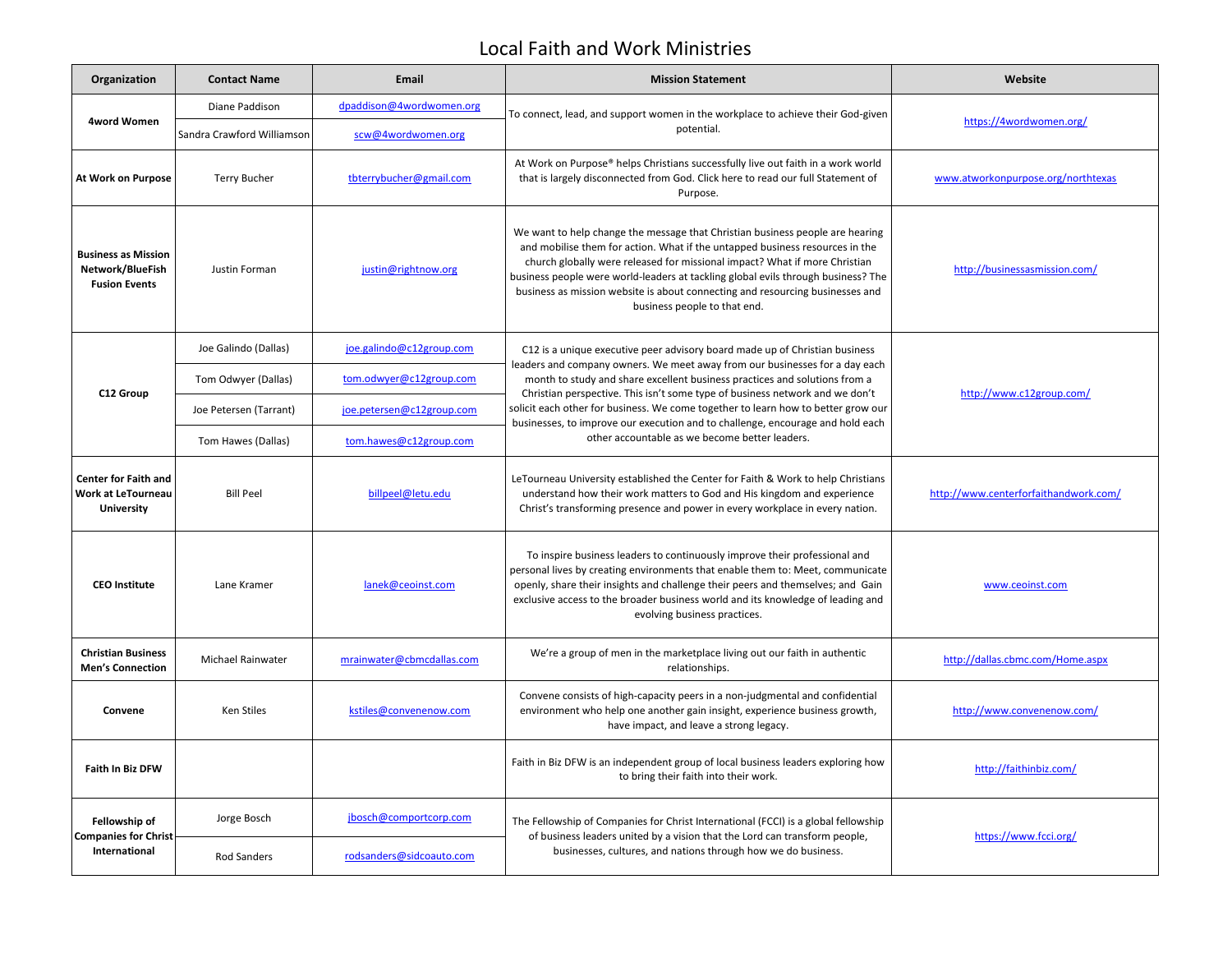## Local Faith and Work Ministries

| Organization                                                                                        | <b>Contact Name</b>   | Email                         | <b>Mission Statement</b>                                                                                                                                                                                                                                                                                                                 | Website                                  |
|-----------------------------------------------------------------------------------------------------|-----------------------|-------------------------------|------------------------------------------------------------------------------------------------------------------------------------------------------------------------------------------------------------------------------------------------------------------------------------------------------------------------------------------|------------------------------------------|
| <b>Forge Dallas</b>                                                                                 | Ryan Hairston         | ryan@forgeamerica.com         | Forge America, in partnership with local churches, universities, and seminaries<br>around the country, trains men and women to live as missionaries in their<br>neighborhoods, their workplaces, gyms and campuses, where they're already<br>doing life. We shape people to see the truth we see in Scripture.                           | http://www.forgeamerica.com/             |
| <b>The Giftedness</b><br>Center                                                                     | <b>Bill Hendricks</b> | billh@thegiftednesscenter.com | We help individuals at all ages and stages of life discover what they were born to<br>do, and then use that insight to make life and career decisions that fit them. Every<br>person has their own unique giftedness. Including you. The best way to discover it<br>is not through a test or an inventory, but from your own life story. | http://www.thegiftednesscenter.com/      |
| <b>Halftime</b>                                                                                     | Greg Barnes           | greg.barnes@halftime.org      | Teaching, coaching & connecting marketplace leaders to discover God's calling on<br>their lives and engage in the issues Jesus cares about.                                                                                                                                                                                              | http://halftimeinstitute.org/            |
| <b>Hendrick's Center</b><br>for Christian<br>Leadership and<br><b>Cultural Engagement</b><br>at DTS | Dr. Darrell Bock      | dbock@dts.edu                 | The Hendricks Center pursues the study, practice, and development of effective<br>Christian leadership in order to build leaders of integrity and impact. We endeavor<br>to become a premier resource center for Christian leadership development.                                                                                       | http://www.dts.edu/hendrickscenter/      |
| Leadercast<br>*Annual Event                                                                         | <b>Robert Hunt</b>    | robertjhunt2010@gmail.com     | Leadercast exists to inspire and equip Leaders Worth Following. Leadercast hosts<br>innovative events and produces relevant content to provide time-starved leaders<br>the tools they need to drive measurable actions and impact the lives of those they<br>lead.                                                                       | http://www.leadercast.com/               |
| Marketplace<br><b>Chaplains</b>                                                                     | Jason Brown           | JasonBrown@mchapusa.com       | Marketplace Chaplains USA exists to share God's love through corporate chaplains<br>in the workplace by an Employee Care Service for our corporate client companies,<br>both in the United States of America and abroad.                                                                                                                 | http://mchapusa.com/                     |
| Master's Program                                                                                    | Wendy                 | wendy@mastersprogram.org      | The Master's Program is designed to connect with business professionals. The<br>Master's Program is unique in that it combines business experience and individual<br>strengths with personal interest in Kingdom opportunities.                                                                                                          | http://www.mastersprogram.org/           |
| <b>Movement Day</b><br><b>Greater Dallas</b>                                                        | Mark Brown            | mbrown@nycleadership.com      | The mission of Movement Day Greater Dallas (MDGD) is to unite the body of<br>Christ around a common purpose in order to achieve measureable progress<br>against the greatest spiritual, social, and humanitarian challenges facing the city.                                                                                             | http://www.movementdaygreaterdallas.com/ |
| <b>New Canaan Society</b>                                                                           | Tom McGehee           | tmcgehee@wildworksgroup.com   | The mission and purpose of NCS is to connect men who seek and value such<br>friendships, to work together in partnership and to encourage and equip each<br>other to experience personal transformation, in an environment of trust and<br>acceptance.                                                                                   | http://www.newcanaansociety.org/         |
| <b>Pinnacle Forum</b>                                                                               | Patrick Ondrey        | patrick@patrickondrey.com     | Our mission at Pinnacle Forum is to build a network of leaders committed to<br>personal and cultural transformation centered on the values of Jesus.                                                                                                                                                                                     | http://pinnacleforum.com/                |